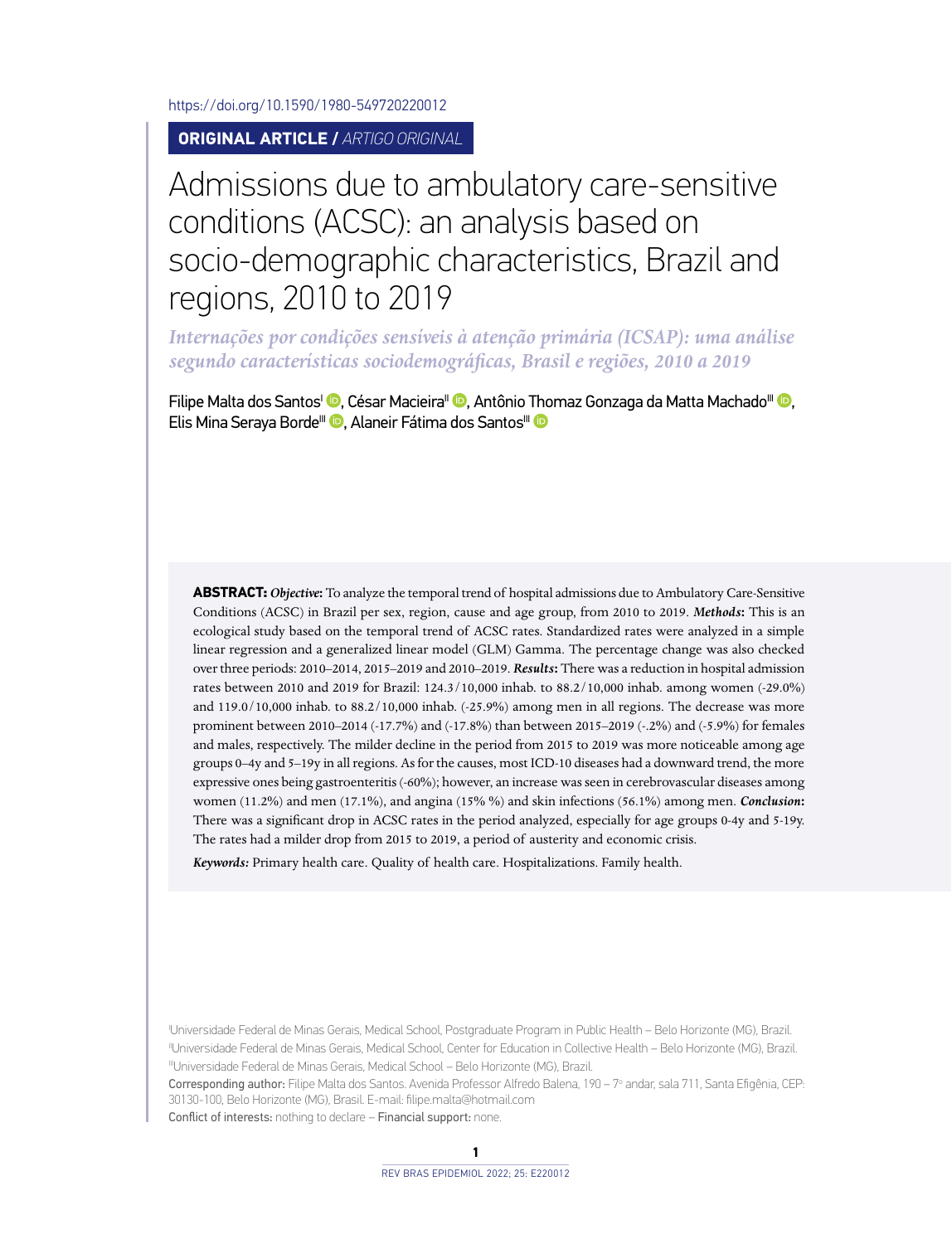**RESUMO:***Objetivo:* Analisar a tendência temporal das internações por condições sensíveis à atenção primária (ICSAP) no Brasil, por sexo, regiões, causas e faixas etárias, no período de 2010 a 2019. *Métodos:* Trata-se de estudo ecológico baseado na tendência temporal das taxas de ICSAP. Foram analisadas as taxas padronizadas segundo regressão linear simples e modelo linear generalizado (MLG) gama. Observou-se também a variação percentual em três períodos: 2010–2014, 2015–2019 e 2010–2019. *Resultados:* Ocorreu redução nas taxas de internação entre 2010 e 2019 para Brasil: 124,3/10.000 hab. para 88,2/10.000 hab. em mulheres (-29,0%) e 119,0/10.000 hab. para 88,2/10.000 hab. (-25,9%) em homens, em todas as regiões. A queda foi maior entre 2010 e 2014 (-17,7% e -17,8%) do que entre 2015 e 2019 (-9,2% e -5,9%) — valores para sexo feminino e masculino, respectivamente. Esse declínio menor no período de 2015 a 2019 foi mais perceptível entre as faixas de zero a quatro anos e de cinco a 19 anos em todas as regiões. Quanto às causas, foi verificada redução para maioria dos códigos da Classificação Internacional de Doenças (CID-10), mais expressiva para gastroenterites (-60%), entretanto tiveram aumento doenças cerebrovasculares entre mulheres (11,2%) e homens (17,1%) e angina (15%%) e infecções da pele (56,1%) entre homens. *Conclusão:* Ocorreu importante queda das taxas de ICSAP no período analisado, especialmente para as faixas etárias de zero a quatro e de cinco a 19. As taxas tiveram menor queda entre 2015 e 2019, período de austeridade e crise econômica.

*Palavras-chave:* Atenção primária à saúde. Qualidade da assistência à saúde. Hospitalizações. Saúde da família.

#### **INTRODUCTION**

Primary Health Care (PHC) is the core gateway to the Unified Health System (SUS) in Brazil<sup>1</sup>. The political decision of PHC was the result of the historical process of consolidation of SUS and of the understanding that its strengthening improves the performance of indicators, and reduces both health inequalities and costs<sup>2</sup>.

PHC has expanded greatly throughout the national territory since the creation of the Family Health Strategy (FHS) in 1994. Data from the National Household Sample Survey (PNAD) estimated a PHC populational coverage of 50.9% in 2008; data from the 2013 National Health Survey (PNS) estimated the coverage in 53.4% and from 2019, in 60%<sup>3,4</sup>. In addition to the expansion of PHC, it is necessary to assess its quality and ability to produce changes. Assessing health services is a major challenge given the diversity of methodologies available, databases and the importance of considering the perspective of different actors involved in the process: workers, managers and users<sup>5</sup>.

Hospital admissions for Ambulatory Care-Sensitive Conditions (ACSC) have been used internationally as an outcome indicator to evaluate PHC. In Brazil, with the creation of the national list of ACSCs in 2008<sup>6</sup>, this indicator started to be used to assess hospital admissions and their association with the FHS team.

ACSCs refer to hospital admissions for diseases that would be impacted by adequate care<sup>7,8</sup>. Different countries have listed these diseases in an attempt to develop a measurable indicator. These lists differ from country to country, which makes it hard to compare them; however, they have been widely used to assess PHC and health systems as to effectiveness in impacting hospital admissions<sup>9,10</sup>.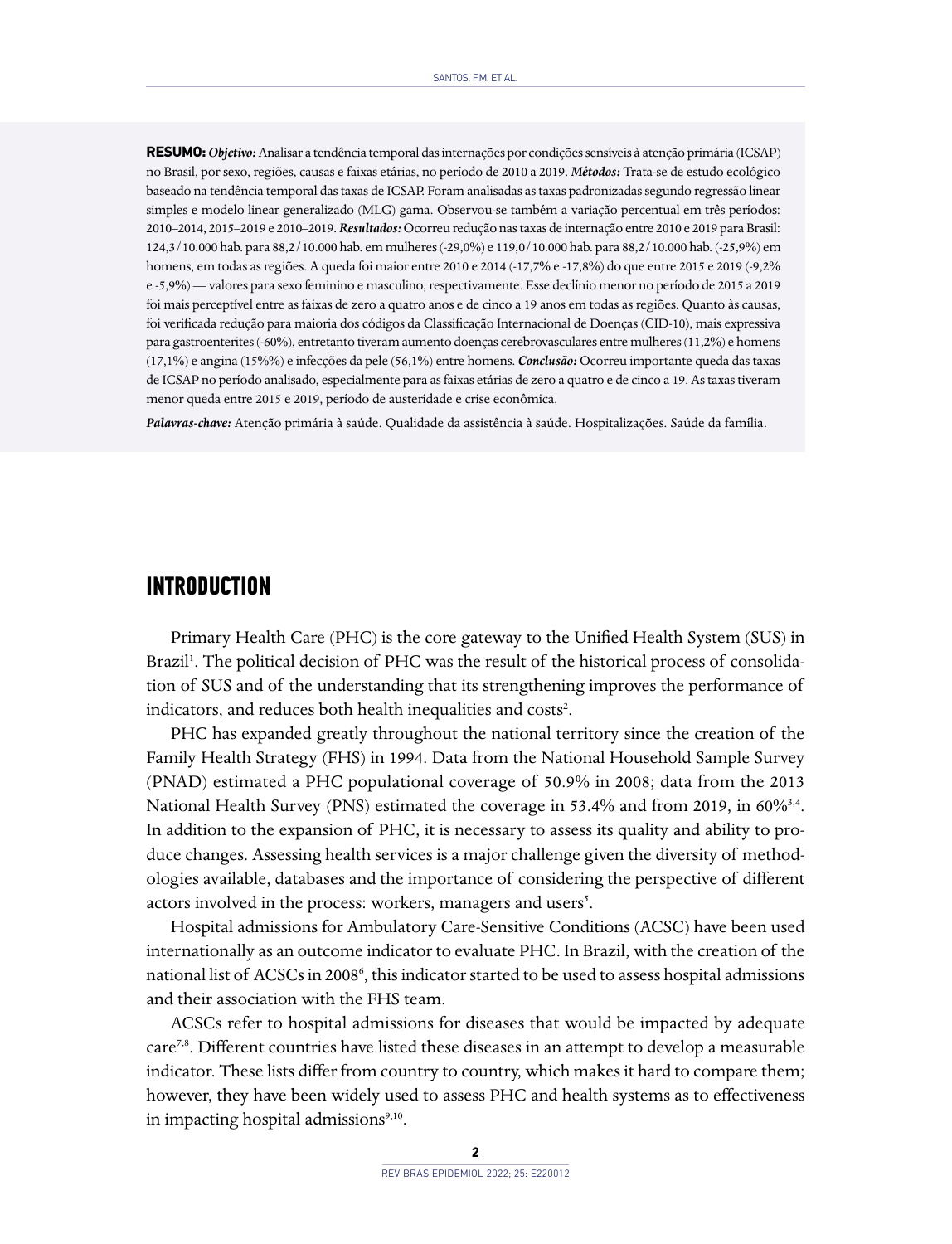ACSC rates in Brazil and regions tended to decline between 1999 and 2007, along with the expansion of FHS coverage across the country<sup>11</sup>. Several analyses of this evolution have been carried out to better understand what can impact these rates in general, looking a correlation with such hospital admission rates<sup>12-14</sup>.

ACSCs have been used as an indicator of the effectiveness of health systems<sup>15,16</sup>, so it is important to analyze the behavior and evolution of these rates in more recent years including periods of economic crisis<sup>17</sup>—as to monitor health inequalities and any possible worsening in indicators.

Further national studies stratified by causes and age group are also important to understand how ACSCs can be better used<sup>12</sup>.

This study aimed to analyze the temporal trend of ACSCs in Brazil according to sex, regions, causes, and age groups from 2010 to 2019.

## **METHODS**

This is a temporal trend ecological study, in which the rates of hospital admission for ACSC in Brazil and regions from 2010 to 2019 were analyzed.

The data come from the Hospital Information System (SIH) available at the Information Technology Department of the Unified Health System (DATASUS, [www.datasus.gov.br\)](http://www.datasus.gov.br). The selection of groups of the International Classification of Diseases in its tenth chapter (ICD-10) was made based on the national list of ACSCs published by the Ministry of Health in 2008<sup>6</sup>, composed of 20 diagnostic groups divided into 120 ICD-10 groups, except the ones related to childbirth (ICD-10 O-80 to O-84), as these are the natural outcome of pregnancy, not a disease. People aged 80 years and older were also excluded because they had a higher risk of being admitted to a hospital regardless of the quality of the health service, as recommended by the ACSC-Brasil Project<sup>11</sup>.

The rates of hospital admissions for ACSC were calculated by dividing the number of admissions for diseases of the groups described in the Brazilian List of ACSCs<sup>6</sup> by the estimated population, according to the Brazilian Institute of Geography and Statistics (IBGE) in respective years; then, the result was multiplied by 10,000. This procedure was performed by sex, region, and age groups. Rates were also standardized per age distribution of the Brazilian population at the period midpoint  $(2014)$ , enabling comparisons between years<sup>11</sup>. Rates by cause were also calculated by the number of admissions divided by the estimated population; however, standardization and age distribution were not performed.

The rates of admissions for ACSC were considered a response variable and the yearto-year distribution was considered an explanatory variable. Stratified analyses were performed by region, sex, age group, and causes of hospitalization. To verify the distribution of these rates, the Shapiro-Wilk test was applied. In the analysis groups with normal distribution over the years, a simple linear regression model was applied<sup>18</sup>. In the others, it was assumed that they had a gamma distribution and the Generalized Linear Model (GLM) for the Gamma distribution was applied<sup>19</sup>.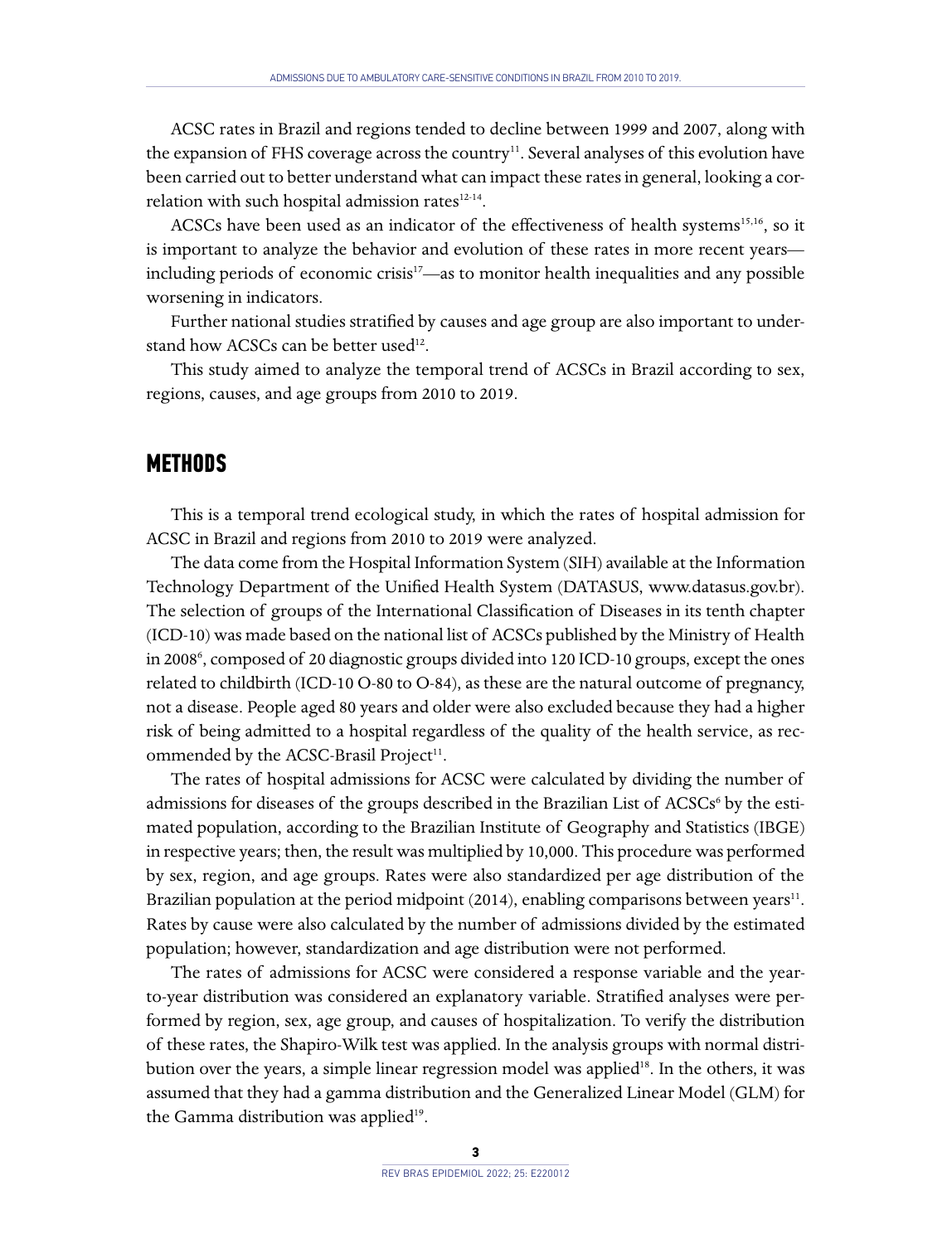The regression coefficient  $\beta$ , which is the degree of association between test variables, was presented both in the linear regression and in the GLM gamma analyses: positive  $\beta$ means a correlation of upward rates over the years; negative β indicates a downward trend. The significance of this association  $(p<0.05)$  and the extent to which the variation in rates of hospital admissions for ACSC can be explained by the evolution of the years  $(R^2)$ —that is, the accuracy of the model—were also shown. Descriptive analyzes were also carried out to verify the percentage changes in rates between the beginning (2010) and the end (2019) of the series, as well as to compare the differences in rates between two different periods: 2010 and 2014, 2015 and 2019.

Data from SIH/DATASUS were tabulated and extracted by means of the Tabwin software version 3.6. The database was exported for statistical analysis in the Statistical Package for the Social Sciences (SPSS) software version 20.0.

The study was carried out in accordance with Resolution No. 466 of the National Health Council (CNS) dated back from December 12, 2012. The SIH information is available on the DATASUS website without patients' identification, therefore, they are freely accessible.

#### **RESULTS**

In Brazil and in all regions, both the standardized rates and rates by age group and sex of hospital admission for ACSCs had a statistically significant reduction in the period studied (Table 1).

The biggest drop for both sexes was identified in the Midwest region: -40.87% among women and -35.22% among men. The smallest rate variations in the period were found in the Southeast region, with -22.37% among women and -21.7% among men, followed by the South region, with -26.54% among women and -24.29% among men. In all situations, the difference between 2010 and 2014 was greater than between 2015 and 2019, falling to half the reduction among women and a third among men (Table 1).

The highest standardized rates in 2010 were identified in the North region, with 178.97 hospital admissions per 10,000 inhabitants (178.97/10,000 inhab.) among females and 147.59/10,000 inhab. among males. In 2019, the highest rate for females was reported in the North region (117.70/10,000 inhab.) and, for males, in the South region (102.55/10,000 inhab.) (Table 1).

The rates of hospital admissions for ACSC by age group and regions for males, observed in Table 2, decreased from 2010 to 2019. In the age groups 0-4 years, 5-19 years and 20-59 years, the rhythm of rate decline was slower when the period 2010-2014 was compared with the period 2015- 2019. In some cases, there was an increase from 2015 to 2019, such as in the Midwest region, in the age groups 0-4 years and 5-19 years, and in the Southeast region, in the age group of 0-4 years (Table 2 and Supplementary material — Table 1S).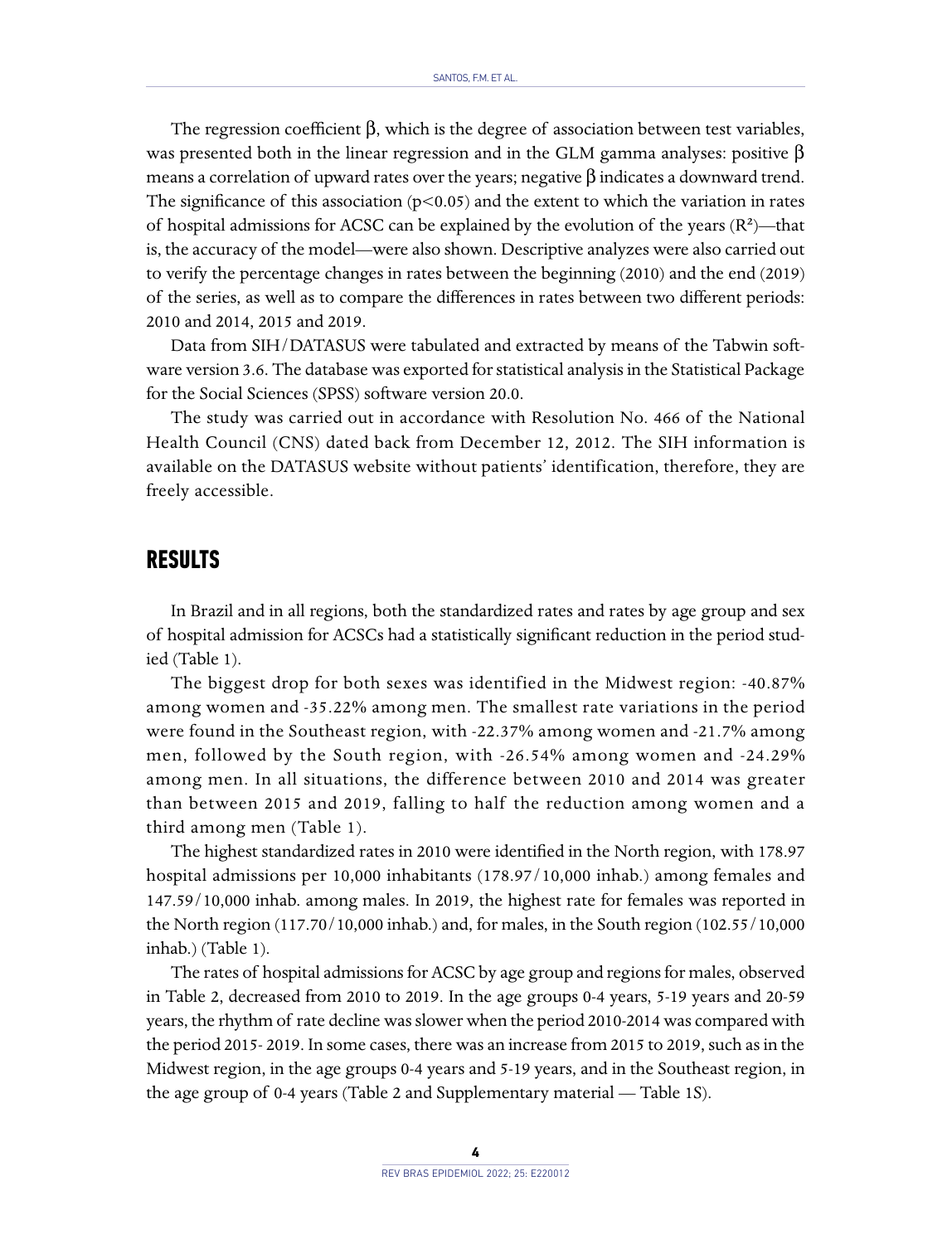The biggest drop in rates was reported in the North region for the age groups 0-4 years (-34.34%) and 5-19 years (-37.33%), and in the Midwest region for the age groups 20-59 year (-37.29%) and 60-79 years (-39.08%). In the age group 0-4 years, however, this decrease was noticed only in the first period (2010 to 2014), with little variation in the second period, and with an increase by 9.57% in the Midwest region between 2015 and 2019 (Table 2 and Supplementary material — Table 1S).

The highest hospital admission rates in the age group 0-4 years were found in the North region in 2010 (465.69/10,000 inhab.) and in 2019 (305.79/10,000 inhab.). In the age group 5-19 years, the highest hospitalization rates were reported in the North region in 2010 (73.02/10,000 inhab.) and in the Northeast region in 2019 (48.53/10,000 inhab.). The rhythm of decline in rates also decelerated in 2015 to 2019 and, even though it grew by 3.0% in the Midwest region (Table 2 and Supplementary material — Table 1S).

In the age group 20-59 years, the highest rates were found in the North region in 2010 (88.14/10,000 inhab.) and in the South region in 2019 (64/10,000 inhab.), also with a reduction in the percentage of decline from 2015 to 2019. For the age group 60-79 years, the highest rates were seen in the South region, with approximately 560.8/10,000 inhab. in 2010 and almost 409.2/10,000 inhab. in 2019, with a reported reduction in the downward trend from 2015 to 2019. The correlation of hospital admissions with the years showed an

| Region        | <b>Sex</b> | 2010   | 2014   | 2015   | 2019   | Coefficient | p      | $R^2$ | Variation<br>$2010 - 19$ | Variation<br>$2010 -$<br>2014 | Variation<br>$2014 -$<br>2019 |
|---------------|------------|--------|--------|--------|--------|-------------|--------|-------|--------------------------|-------------------------------|-------------------------------|
| <b>Brazil</b> | F          | 124.34 | 102.30 | 97.17  | 88.22  | $-3.92$     | < 0.01 | 0.94  | $-29.06$                 | $-17.73$                      | $-9.21$                       |
|               | M          | 119.02 | 97.74  | 93.79  | 88.24  | $-3.34$     | < 0.01 | 0.90  | $-25.86$                 | $-17.88$                      | $-5.92$                       |
| Midwest       | F          | 159.44 | 114.35 | 106.05 | 94.28  | $-7.06$     | < 0.01 | 0.91  | $-40.87$                 | $-28.28$                      | $-11.10$                      |
|               | M          | 137.33 | 102.17 | 96.57  | 88.96  | $-5.28$     | < 0.01 | 0.90  | $-35.22$                 | $-25.60$                      | $-7.87$                       |
| Northeast     | F          | 141.27 | 113.71 | 108.65 | 95.97  | $-4.93$     | < 0.01 | 0.93  | $-32.07$                 | $-19.51$                      | $-11.67$                      |
|               | M          | 128.57 | 105.62 | 101.74 | 94.91  | $-3.64$     | < 0.01 | 0.89  | $-26.18$                 | $-17.85$                      | $-6.71$                       |
| North         | F          | 178.97 | 148.34 | 129.37 | 117.70 | $-7.06$     | < 0.01 | 0.93  | $-34.23$                 | $-17.11$                      | $-9.02$                       |
|               | M          | 147.59 | 124.15 | 111.04 | 101.95 | $-5.35$     | < 0.01 | 0.94  | $-30.92$                 | $-15.88$                      | $-8.18$                       |
| Southeast     | E          | 91.02  | 78.39  | 75.99  | 70.65  | $-2.30$     | < 0.01 | 0.93  | $-22.37$                 | $-13.87$                      | $-7.03$                       |
|               | M          | 96.21  | 80.98  | 78.92  | 75.34  | $-2.37$     | < 0.01 | 0.89  | $-21.70$                 | $-15.83$                      | $-4.54$                       |
| South         | F          | 142.10 | 119.39 | 115.50 | 104.39 | $-3.65$     | < 0.01 | 0.91  | $-26.54$                 | $-15.98$                      | $-9.62$                       |
|               | M          | 135.45 | 110.87 | 108.27 | 102.55 | $-3.11$     | < 0.01 | 0.83  | $-24.29$                 | $-18.15$                      | $-5.28$                       |

Table 1. Trends in standardized rates of hospital admissions for ambulatory care sensitive conditions per 10,000 inhabitants according to sex, and percentage changes in 2010–2019, 2010–2014, 2015–2019. Brazil and regions, Hospital Information System, 2010 to 2019.

\*p-value<0.001; β coefficient; p-value coefficient; R<sup>2</sup>: % of variation in hospital admission rates explained by temporal trend; percentage change.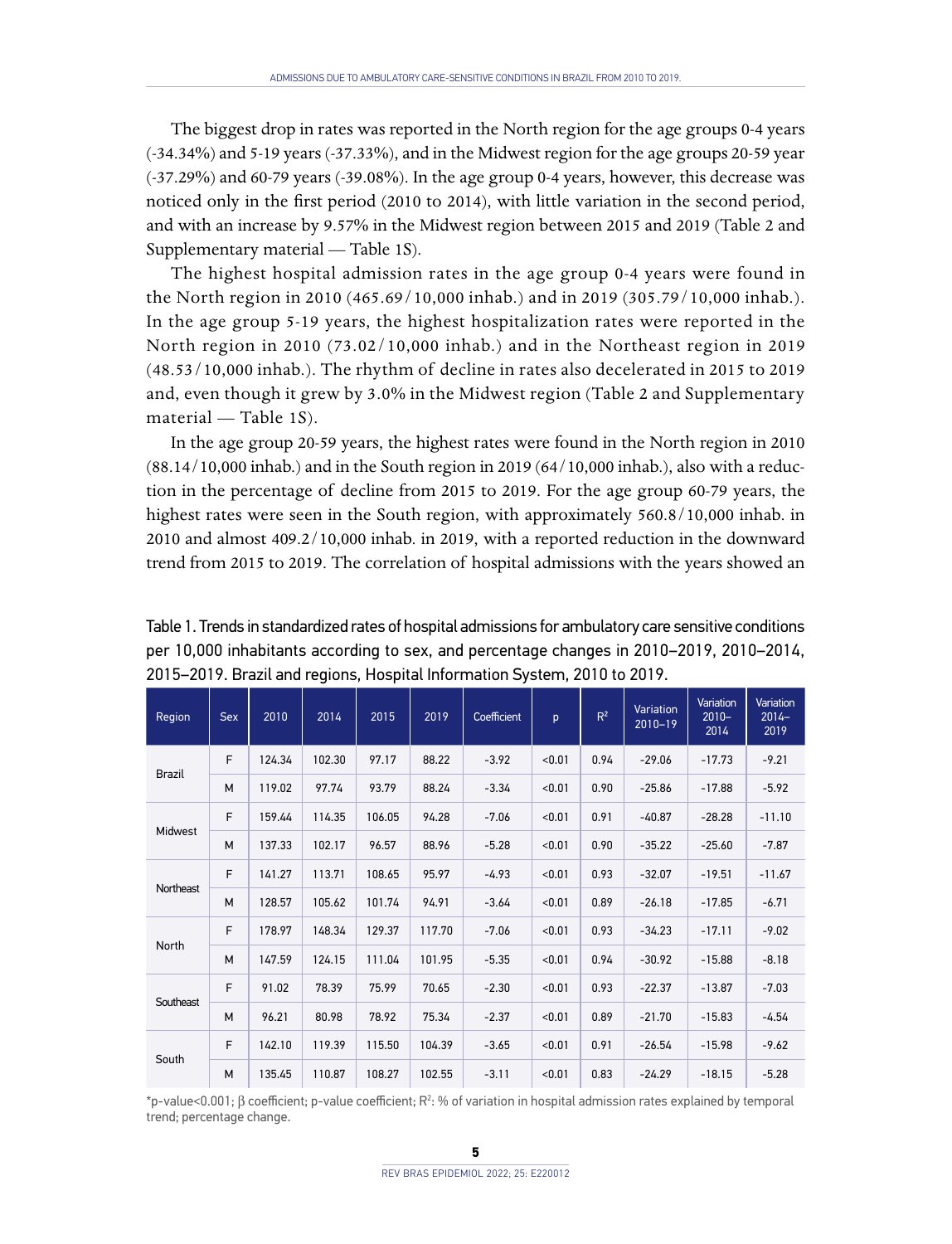| Hospital admissions for ACSC among males |               |       |       |       |       |                       |                             |                             |                             |  |  |
|------------------------------------------|---------------|-------|-------|-------|-------|-----------------------|-----------------------------|-----------------------------|-----------------------------|--|--|
| Age<br>group                             | Region        | 2010  | 2014  | 2015  | 2019  | β<br>Coefficient      | $2010 -$<br>2019<br>$(\% )$ | $2010 -$<br>2014<br>$(\% )$ | $2015 -$<br>2019<br>$(\% )$ |  |  |
| $0-4$ years                              | Brazil*       | 345.6 | 268.7 | 251.2 | 253.0 | $-0.03^{\dagger}$     | $-26.8$                     | $-22.2$                     | 0.7                         |  |  |
|                                          | Midwest       | 365.1 | 258.9 | 243.3 | 266.6 | $-10.64^{\dagger}$    | -27                         | $-29.1$                     | 9.6                         |  |  |
|                                          | Northeast*    | 409.4 | 313.6 | 287.4 | 288.8 | $-0.03$ <sup>+</sup>  | $-29.5$                     | -23.4                       | $0.5\,$                     |  |  |
|                                          | North         | 465.7 | 357.6 | 317.6 | 305.8 | $-16.47$ <sup>+</sup> | $-34.3$                     | $-23.2$                     | $-3.7$                      |  |  |
|                                          | Southeast*    | 259.1 | 215   | 208.7 | 212   | $-0.02$ <sup>+</sup>  | $-18.2$                     | $-17$                       | 1.6                         |  |  |
|                                          | South*        | 330.5 | 260.5 | 247.6 | 247.1 | $-0.03$ <sup>+</sup>  | $-25.2$                     | $-21.2$                     | $-0.2$                      |  |  |
| 5-19 years                               | Brazil        | 51.9  | 41.9  | 39.1  | 37.7  | $-1.46^+$             | $-27.4$                     | $-19.4$                     | $-3.6$                      |  |  |
|                                          | Midwest       | 59.5  | 42.1  | 39.7  | 40.9  | $-1.92$ <sup>+</sup>  | $-31.3$                     | $-29.3$                     | 3                           |  |  |
|                                          | Northeast*    | 67.2  | 54.1  | 49.7  | 48.5  | $-0.03$ <sup>+</sup>  | $-27.7$                     | -19.5                       | -2.4                        |  |  |
|                                          | North         | 73.0  | 59.8  | 50.6  | 45.8  | $-3.11$ <sup>+</sup>  | $-37.3$                     | $-18.1$                     | -9.5                        |  |  |
|                                          | Southeast     | 34.1  | 28.7  | 28.1  | 27    | $-0.73$ <sup>+</sup>  | $-20.6$                     | $-15.6$                     | $-3.6$                      |  |  |
|                                          | South*        | 48.2  | 37.1  | 36.9  | 35.6  | $-0.03$ <sup>+</sup>  | $-26.1$                     | $-22.9$                     | $-3.5$                      |  |  |
|                                          | <b>Brazil</b> | 70.9  | 59.0  | 56.8  | 52.7  | $-2.1$ <sup>+</sup>   | $-25.6$                     | $-16.7$                     | $-7.2$                      |  |  |
|                                          | Midwest       | 80.1  | 60.4  | 57.1  | 50.2  | $-3.36^+$             | $-37.3$                     | -24.5                       | -12                         |  |  |
|                                          | Northeast     | 75.6  | 62.2  | 60.6  | 54.1  | $-2.54$ <sup>+</sup>  | $-28.4$                     | $-17.7$                     | $-10.7$                     |  |  |
| $20-59$ years                            | North         | 88.1  | 73.2  | 65.1  | 59.3  | $-3.39†$              | $-32.7$                     | $-17$                       | -9                          |  |  |
|                                          | Southeast     | 60.2  | 51.2  | 49.4  | 47.2  | $-1.61$ <sup>+</sup>  | $-21.6$                     | -14.8                       | -4.5                        |  |  |
|                                          | South         | 80.0  | 67.6  | 66.9  | 64.0  | $-1.47$ <sup>+</sup>  | $-20.1$                     | $-15.5$                     | -4.4                        |  |  |
| 60-79 years                              | <b>Brazil</b> | 420.4 | 354.2 | 347.2 | 315.3 | $-11.81$ <sup>+</sup> | $-25$                       | $-15.7$                     | $-9.2$                      |  |  |
|                                          | Midwest       | 522.9 | 399.8 | 379.5 | 318.6 | $-22.16$ <sup>+</sup> | $-39.1$                     | $-23.6$                     | $-16.1$                     |  |  |
|                                          | Northeast     | 401.9 | 350.3 | 351.4 | 320.2 | $-9.88$ <sup>+</sup>  | $-20.3$                     | $-12.8$                     | $-8.9$                      |  |  |
|                                          | North         | 467.2 | 430.2 | 396.1 | 357.3 | -14.82†               | $-23.5$                     | $-7.9$                      | $-9.8$                      |  |  |
|                                          | Southeast     | 359.7 | 301.5 | 297.3 | 273.0 | $-10^{+}$             | $-24.1$                     | $-16.2$                     | $-8.2$                      |  |  |
|                                          | South         | 560.8 | 460.6 | 448.2 | 409.2 | -14.69†               | $-27$                       | $-17.9$                     | $-8.7$                      |  |  |

Table 2. Trends in hospitalization rates for ambulatory care-sensitive conditions per 10,000 inhabitants for the male gender according to age group, and percentage changes in 2010–2019, 2010–2014, 2015–2019, Brazil and regions, Hospital Information System, 2010 to 2019.

ACSC: ambulatory care sensitive conditions; %: percentage change. \*generalized linear gamma model was used, not linear regression; †p<0.01 of the coefficient.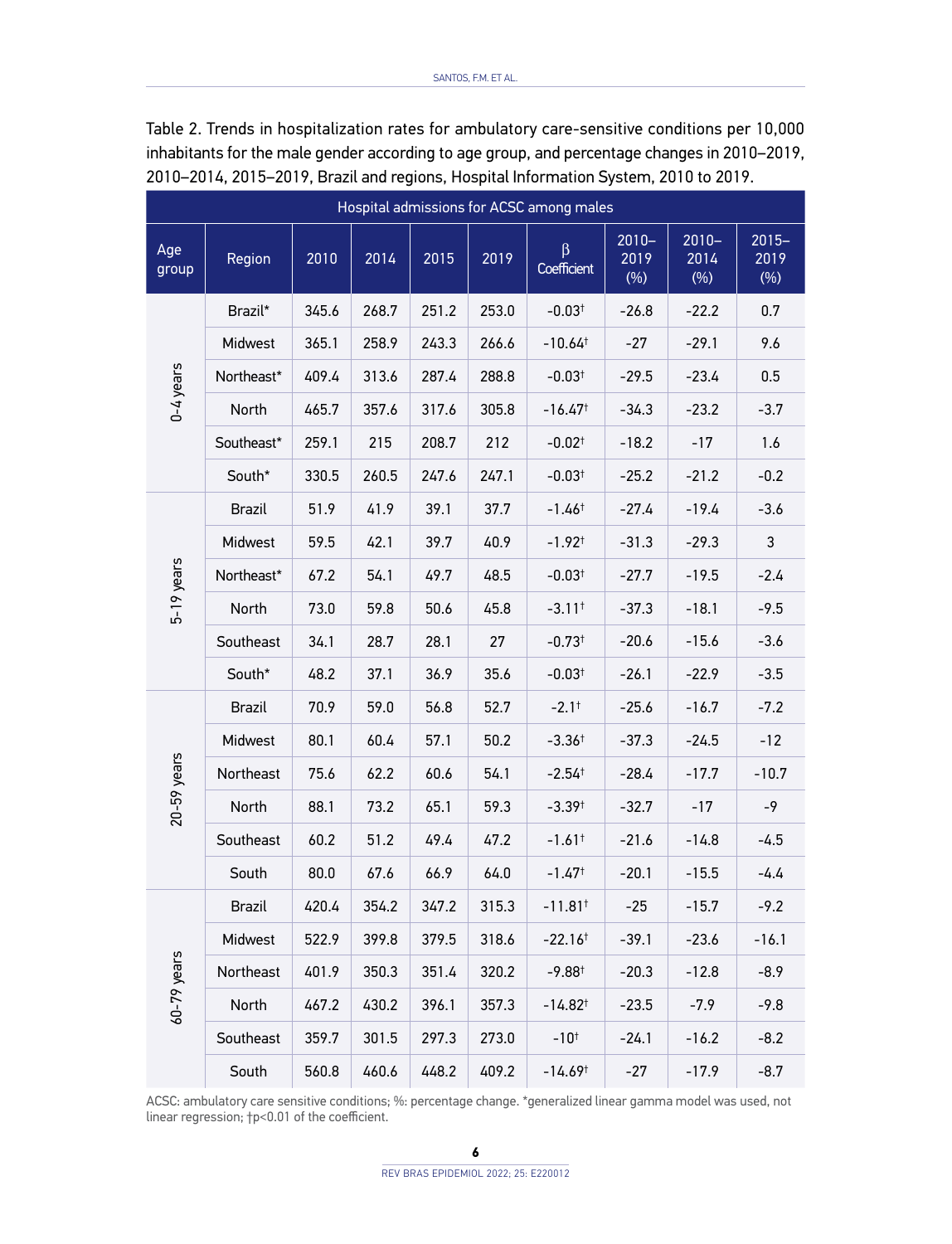association and a decrease in the period, which can be verified by β coefficients (-0.02 to -22.16) and with p-value<0.001 in all years (Table 2). The  $R<sup>2</sup>$  calculation also suggests that variable hospitalization rate can be explained over the years (0.60 to 0.96) (Supplementary material — Table 1S).

In Table 2, the rates of hospital admission for ACSC by age group and regions among females also decreased from 2010 to 2014. Between 2015 and 2019, the drop in rates was less marked, while the increase by 6.4% in hospitalization rates in the age group 0-4 years was identified in the Midwest region (Table 3 and Supplementary material — Table 2S).

The greatest reduction in rates among females in the age group 0-4 years old (-35.5%) was found in the North region between 2010 and 2019. In the age groups 5-19 years (-30.7%), 20-59 years (-41.2%) and 60-79 years (-49.1%), the most prominent reductions were identified in the Midwest region (Table 2).

The highest hospitalization rates were found in extreme age groups: 0-4 and 60-79 years. Among children in the first age range, the highest rates were observed in the North region in 2010 (433.8/10,000 inhab.) and in 2019 (279.8/10,000 inhab.). As for the elderly of the second age range, the highest rates were found in the Midwest in 2010 (488.9/10,000 inhab.) and in the South in 2019 (303.7/10,000 inhab.). The correlation of hospitalization rates with the years showed an association and decrease also among females. The β coefficients ranged from -0.03 to -25.57 with p-value  $\leq$  0.001 in all years (Table 3). R<sup>2</sup> suggests that the variable hospitalization rate can be explained over the years (0, 63 to 0.96) (Supplementary material — Table 2S).

When checking the causes of hospitalization among females in Brazil, the three most frequent in 2010 were: infectious gastroenteritis and complications (29.06/10,000 inhab.), kidney and urinary tract infection (18.31/10,000 inhab. inhab.) and heart failure (13.83/10,000 inhab.). In 2019, the causes were kidney and urinary tract infection (17.40/10,000 inhab.), infectious gastroenteritis and complications (11.75/10,000 inhab.) and cerebrovascular diseases (10.0/10,000 inhab.). The most prominent drops in the period were related to infectious gastroenteritis and complications (-59.6%), asthma (-58.7%) and hypertension (-49.2%). In addition, there was an increase in rate for some causes such as cerebrovascular diseases (11.2%) (Table 4).

Among males, the main causes of hospitalization in 2010 were: infectious gastroenteritis and complications (28.0/10,000 inhab.), heart failure (14.9/10,000 inhab.), and pulmonary diseases (11.2/10,000 inhab.). In 2019, the main causes of hospitalization were cerebrovascular diseases (11.9/10,000 inhab.), infectious gastroenteritis and complications (11.1/10,000 inhab.), and heart failure (10.7/10,000 inhab.). The most marked drops were due to asthma (-61.3%), infectious gastroenteritis and complications (-60.4%), and heart failure (-27.7%). There were also increases in some rates in the period and, among the ten main causes of hospitalization among males, the rates related to skin and subcutaneous tissue infection increased (56.1%), as well as hospital admissions due to cerebrovascular diseases (17.1%) (Table 5).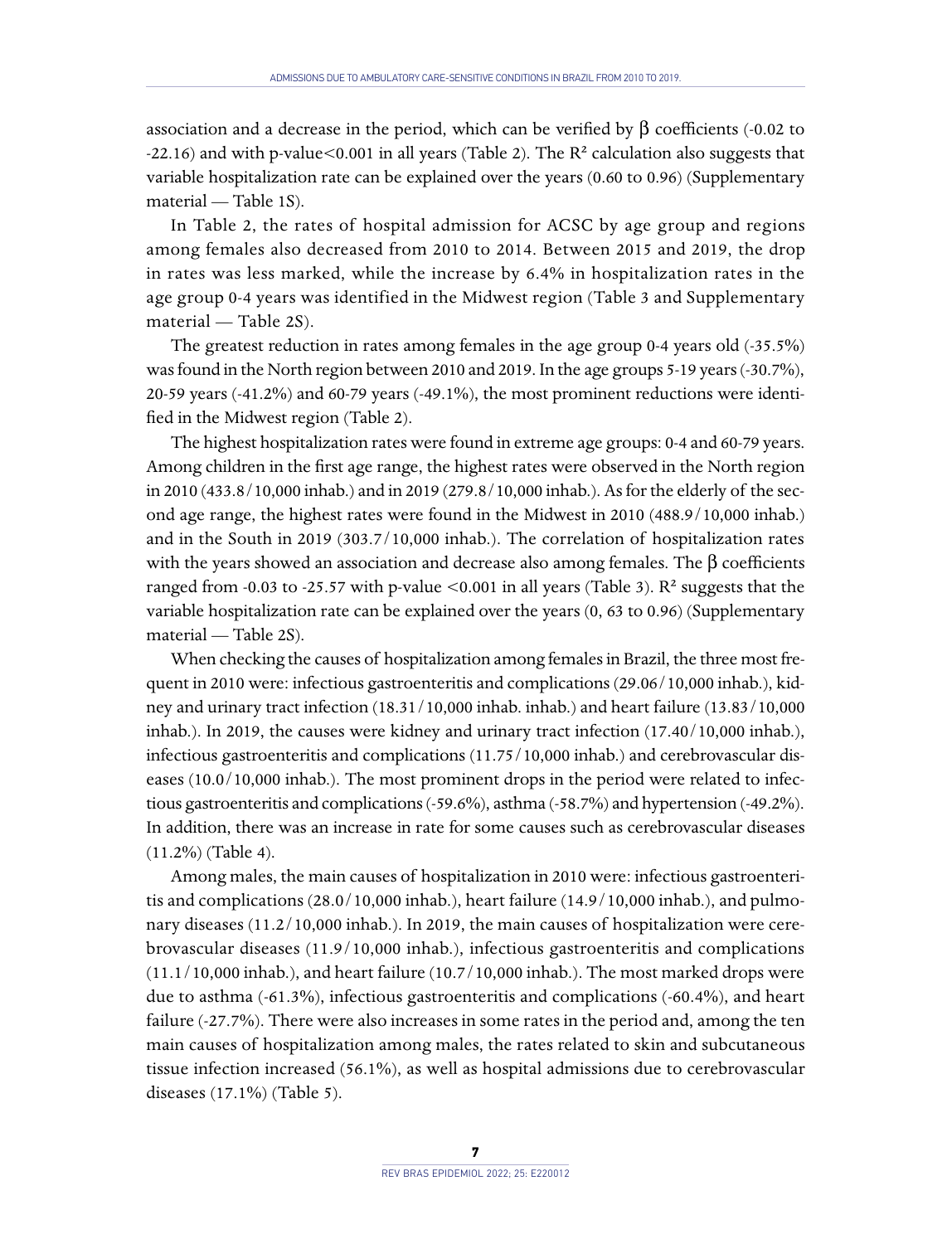| Hospital admissions for ACSC among females |               |       |       |       |       |                        |                             |                             |                             |  |
|--------------------------------------------|---------------|-------|-------|-------|-------|------------------------|-----------------------------|-----------------------------|-----------------------------|--|
| Age<br>Group                               | Região        | 2010  | 2014  | 2015  | 2019  | $\beta$<br>Coefficient | $2010 -$<br>2019<br>$(\% )$ | $2010 -$<br>2014<br>$(\% )$ | $2015 -$<br>2019<br>$(\% )$ |  |
| $0-4$ years                                | Brazil*       | 308.6 | 244.5 | 227.4 | 229.1 | $-0.03$ <sup>+</sup>   | $-25.8$                     | $-20.8$                     | 0.7                         |  |
|                                            | Midwest       | 335   | 242.6 | 223.5 | 237.9 | $-9.91$ <sup>+</sup>   | $-29$                       | -27.6                       | 6.4                         |  |
|                                            | Northeast*    | 364.1 | 283.7 | 259.4 | 262.9 | $-0.03$ <sup>+</sup>   | $-27.8$                     | $-22.1$                     | 1.3                         |  |
|                                            | North         | 433.8 | 326.6 | 286   | 279.8 | $-15.3$ <sup>†</sup>   | $-35.5$                     | $-24.7$                     | -2.2                        |  |
|                                            | Southeast*    | 229.3 | 196.5 | 190.4 | 193.7 | $-3.16$ <sup>t</sup>   | $-15.5$                     | $-14.3$                     | 1.7                         |  |
|                                            | South*        | 282.3 | 232.5 | 221.3 | 215.5 | $-0.03$ <sup>+</sup>   | $-23.7$                     | $-17.7$                     | $-2.6$                      |  |
| 5-19 years                                 | Brazil        | 65.5  | 59.4  | 55.7  | 51.3  | $-1.5^+$               | $-21.7$                     | $-9.3$                      | -7.9                        |  |
|                                            | Midwest       | 81.5  | 67.4  | 60.9  | 56.4  | $-2.78$ <sup>+</sup>   | $-30.7$                     | $-17.3$                     | -7.4                        |  |
|                                            | Northeast     | 78.2  | 68.2  | 63.4  | 59.6  | $-1.82$ <sup>+</sup>   | $-23.8$                     | $-12.8$                     | -6                          |  |
|                                            | North         | 96.7  | 85.4  | 74.6  | 68.8  | $-3.13^{+}$            | $-28.9$                     | -11.6                       | -7.8                        |  |
|                                            | Southeast     | 43.7  | 42.8  | 41.7  | 37.6  | $-0.72$ <sup>+</sup>   | $-13.9$                     | $-2$                        | $-9.8$                      |  |
|                                            | South         | 66.4  | 61.7  | 60.4  | 54.8  | $-1.12^{+}$            | $-17.5$                     | -7                          | $-9.3$                      |  |
|                                            | <b>Brazil</b> | 87.2  | 72.1  | 68.7  | 61.9  | $-2.83$ <sup>+</sup>   | -29                         | $-17.3$                     | -10                         |  |
|                                            | Midwest       | 112.1 | 81.8  | 76.2  | 65.8  | $-5.13$ <sup>+</sup>   | $-41.2$                     | $-27$                       | $-13.6$                     |  |
| $20-59$ years                              | Northeast     | 99.3  | 78.7  | 75.8  | 65    | $-3.88^+$              | $-34.6$                     | $-20.7$                     | $-14.2$                     |  |
|                                            | North         | 138.4 | 113.2 | 97.7  | 88.6  | $-5.73$ <sup>+</sup>   | -36                         | $-18.3$                     | -9.4                        |  |
|                                            | Southeast     | 62.6  | 54.2  | 52.7  | 49.1  | $-1.6^{\dagger}$       | $-21.7$                     | $-13.4$                     | -6.9                        |  |
|                                            | South         | 99.8  | 85.9  | 83.7  | 76.4  | $-2.17$ <sup>+</sup>   | $-23.4$                     | $-13.9$                     | $-8.7$                      |  |
| 60-79 years                                | <b>Brazil</b> | 348.7 | 279.1 | 268.4 | 230.6 | $-13.18$ <sup>†</sup>  | $-33.9$                     | -20                         | -14.1                       |  |
|                                            | Midwest       | 488.9 | 322.8 | 302   | 248.8 | $-25.57$ <sup>+</sup>  | $-49.1$                     | -34                         | $-17.6$                     |  |
|                                            | Northeast     | 378.2 | 305.5 | 300.1 | 246.3 | $-15.26$ <sup>+</sup>  | $-34.9$                     | $-19.2$                     | $-17.9$                     |  |
|                                            | North         | 435.9 | 379.1 | 334.8 | 292.1 | $-18.4^{\dagger}$      | $-33$                       | $-13$                       | $-12.8$                     |  |
|                                            | Southeast     | 268.1 | 219.1 | 211.4 | 188.1 | $-9.15^{+}$            | $-29.8$                     | $-18.3$                     | $-11$                       |  |
|                                            | South         | 459.5 | 365.6 | 351.6 | 303.7 | $-15.62$ <sup>†</sup>  | $-33.9$                     | $-20.4$                     | $-13.6$                     |  |

Table 3. Trends in hospital admission rates for ambulatory care-sensitive conditions per 10,000 inhabitants for the female gender by age group, Brazil and regions, and percentage changes in 2010–2019, 2010–2014, 2015–2019. Hospital Information System, 2010 to 2019.

ACSC: ambulatory care-sensitive conditions; %: percentage change; \*generalized linear gamma model was used, not linear regression; †p<0.01 of the coefficient.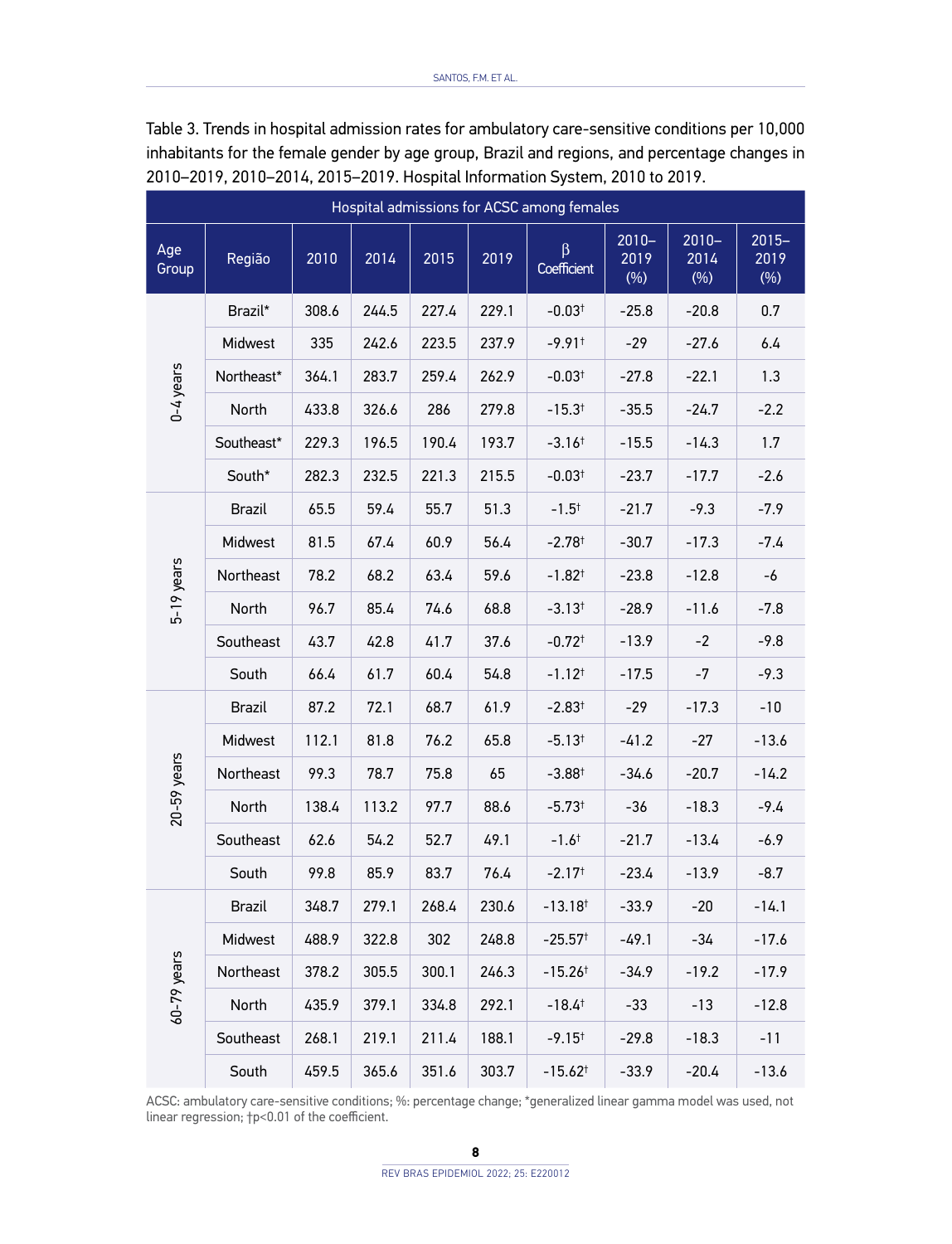Table 4. Ten major causes, in 2010, of hospital admissions for ambulatory care-sensitive conditions among females and respective rates per 10,000 inhabitants, percentage changes in the 2010– 2019, 2010–2014, 2015–2019, Brazil and regions, Hospital Information System.

| ACSC among women                                   | 2010  | 2014  | 2015  | 2019  | Variation<br>2010-2019 | Variation<br>2010-2014 | Variation<br>2015-2019 |
|----------------------------------------------------|-------|-------|-------|-------|------------------------|------------------------|------------------------|
| Infectious<br>gastroenteritis and<br>complications | 29.06 | 19.36 | 18.39 | 11.75 | $-59.6$                | $-33.4$                | $-36.1$                |
| Asthma                                             | 9.87  | 6.50  | 5.75  | 4.08  | $-58.7$                | $-34.1$                | $-29.1$                |
| Hypertension                                       | 6.81  | 5.14  | 4.98  | 3.46  | $-49.2$                | $-24.6$                | $-30.6$                |
| Heart failure                                      | 13.83 | 11.76 | 11.36 | 9.90  | $-28.4$                | $-15.0$                | $-12.8$                |
| Diabetes mellitus                                  | 8.57  | 7.46  | 7.39  | 6.37  | $-25.7$                | $-13.0$                | $-13.9$                |
| Lung diseases                                      | 8.80  | 8.23  | 7.79  | 7.71  | $-12.4$                | $-6.5$                 | $-1.1$                 |
| Kidney and urinary<br>tract infection              | 18.31 | 17.33 | 18.21 | 17.40 | $-5.0$                 | $-5.4$                 | $-4.5$                 |
| Bacterial pneumonia                                | 7.80  | 6.75  | 6.88  | 7.64  | $-2.1$                 | $-13.5$                | 11.1                   |
| Angina                                             | 4.53  | 4.76  | 5.04  | 4.58  | 1.1                    | 5.0                    | $-9.1$                 |
| Cerebrovascular<br>diseases                        | 9.00  | 9.23  | 9.45  | 10.00 | 11.2                   | 2.6                    | 5.9                    |

ACSC: ambulatory care-sensitive conditions

Table 5. Ten major causes, in 2010, of hospital admissions for ambulatory care-sensitive conditions among males and respective rates per 10,000 inhabitants, percentage changes in 2010–2019, 2010–2014, 2015–2019, Brazil and regions, Hospital Information System.

| ACSC among men                                     | $\overline{20}10$ | 2014  | 2015  | 2019  | Variation<br>2010-2019 | Variation<br>2010-2014 | <b>Variation</b><br>2015-2019 |
|----------------------------------------------------|-------------------|-------|-------|-------|------------------------|------------------------|-------------------------------|
| Asthma                                             | 10.07             | 5.77  | 5.70  | 3.89  | $-61.3$                | $-42.7$                | $-31.7$                       |
| Infectious<br>gastroenteritis and<br>complications | 28.04             | 17.66 | 14.38 | 11.09 | $-60.4$                | $-37.0$                | $-22.8$                       |
| Heart failure                                      | 14.91             | 12.24 | 11.98 | 10.79 | $-27.7$                | $-17.9$                | $-10.0$                       |
| Lung diseases                                      | 11.23             | 9.62  | 9.89  | 9.45  | $-15.8$                | $-14.3$                | $-4.5$                        |
| Diabetes mellitus                                  | 6.70              | 6.39  | 6.44  | 6.70  | $-0.01$                | $-4.8$                 | 4.1                           |
| Bacterial pneumonia                                | 9.06              | 7.91  | 7.75  | 9.14  | 0.9                    | $-12.7$                | 17.9                          |
| Kidney and urinary<br>tract infection              | 8.75              | 8.61  | 8.76  | 9.41  | 7.5                    | $-1.7$                 | 7.4                           |
| Angina                                             | 6.29              | 7.34  | 7.15  | 7.24  | 15.0                   | 16.7                   | 1.3                           |
| Cerebrovascular<br>diseases                        | 10.13             | 10.68 | 11.02 | 11.86 | 17.1                   | 5.4                    | 7.6                           |
| Infection of the skin and<br>subcutaneous tissue   | 5.24              | 6.44  | 6.80  | 8.18  | 56.1                   | 22.8                   | 20.4                          |

ACSC: ambulatory care-sensitive conditions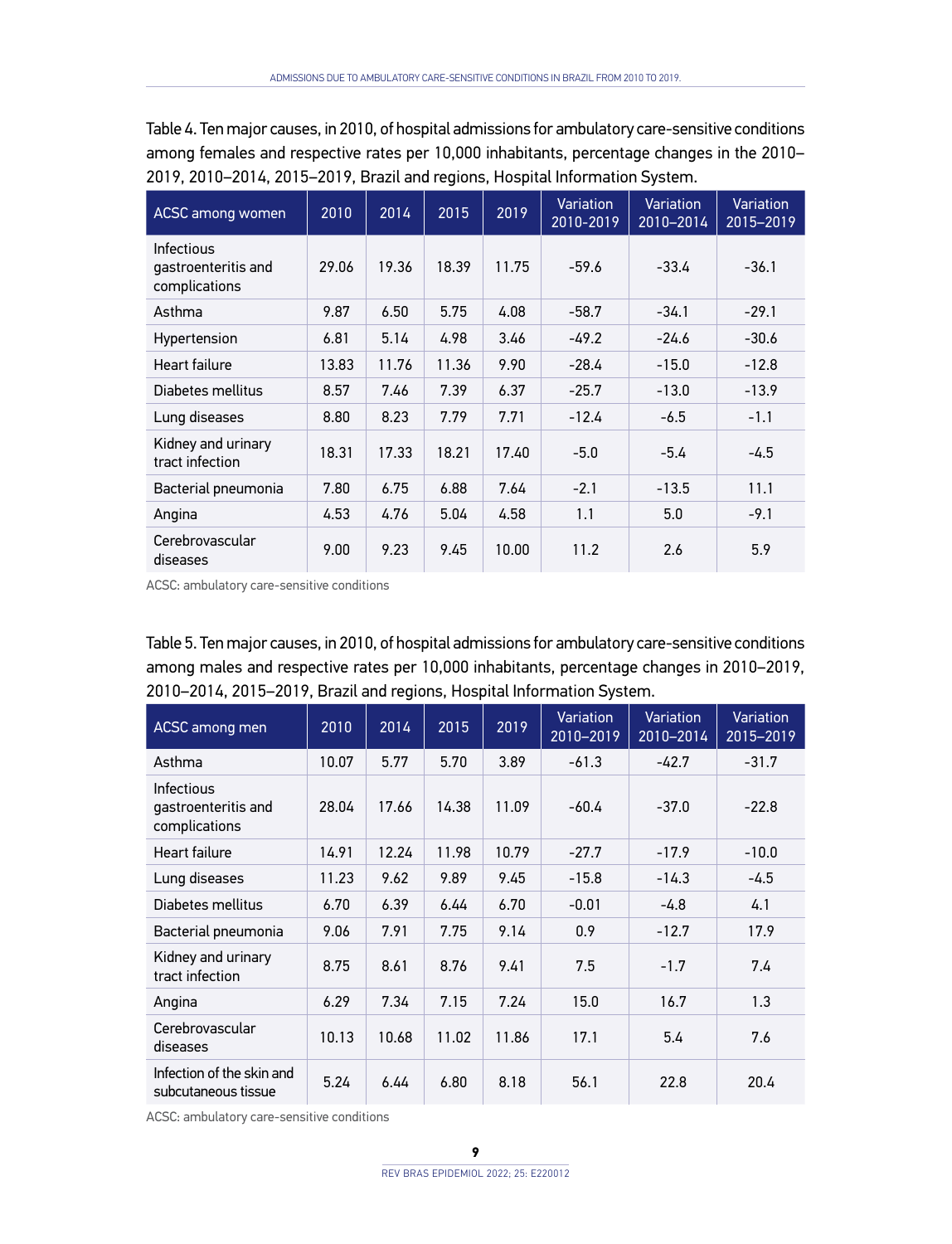## **DISCUSSION**

The study of temporal trends in hospital admissions from 2010 to 2019, using the ACSCs list, found a reduction in hospitalization rates in Brazil and across regions; however, the drop reported from 2010 to 2014 was greater than the one reported from 2015 to 2019. Among children aged zero to four years and five to 19 years old there was an increase or reduction in rhythm of decrease in rates from 2015 to 2019. Most causes showed a downward trend, while cerebrovascular diseases increased among women and men, as well as angina and skin infections among men.

The decrease observed in this study is consistent with the reduction reported in studies carried out by the ACSC-Brasil Project from 1999 to 2007 in Brazil and regions<sup>11</sup>. A literature review with the theme of ACSC among children under five years of age found a reduction<sup>13</sup>.

When data were analyzed by age group, higher rates were found in the elderly aged 60 to 79 years and in children aged zero to four years of both sexes, which can be explained by the greater vulnerability in the extremes of life, which also have higher mortality rates $2^{20}$ . For both sexes, the greatest reduction in the age group 0-4 years was found in the North region and, in the age group 60-79 years old, in the Midwest region. In a study carried out by Amorim et al. in Brazil and regions, in which the period from 2003 to 2012 was analyzed, better results were also found for the Midwest region, especially in the age range 60 years and over. One hypothesis would be the great economic development of this region of the country in the period, driven by agribusiness, which had a positive impact on indicators in several areas, including the health of the population<sup>21</sup>.

The proportion of drops was similar in all age groups and in the standardized rates for the entire population, varying from 20 to 40% in the period analyzed, as also reported by studies on previous periods, carried out in several cities and states<sup>15,22,23</sup>. This decline may reflect the continued expansion of PHC in the period, the investments in improvement programs and in PHC, namely the Program for Improving Access and Quality of Primary Care (PMAQ-AB)<sup>24,25</sup>, the National Policy of Primary Care of 2012<sup>26</sup> and the program "more physicians"27. For the age groups 0-4 and 5-19 years, this drop occurred mostly from 2010 to 2014. Between 2015 and 2019, there was a decrease in the rhythm of decline, which has also been described in studies on infant mortality in Brazil, which increased after 201528,29.

Some authors have related the increase in infant mortality between 2015 and 2016 with the Zika virus<sup>28</sup>, others with austerity policies such as Constitutional Amendment 95 (EC95), which froze the increase in public spendings for 20 years<sup>29</sup>. The findings in the age group from zero to four years old are consistent with research that even project an increase in mortality in children under five years of age by 2030 in Brazil if the crisis and austerity policies are maintained<sup>30</sup>.

The relation between crisis, reduced spending on social policies, and the consequent worsening of health indicators has been reported in studies from European countries, especially countries with less robust health systems and higher proportions of vulnerable populations<sup>17</sup>.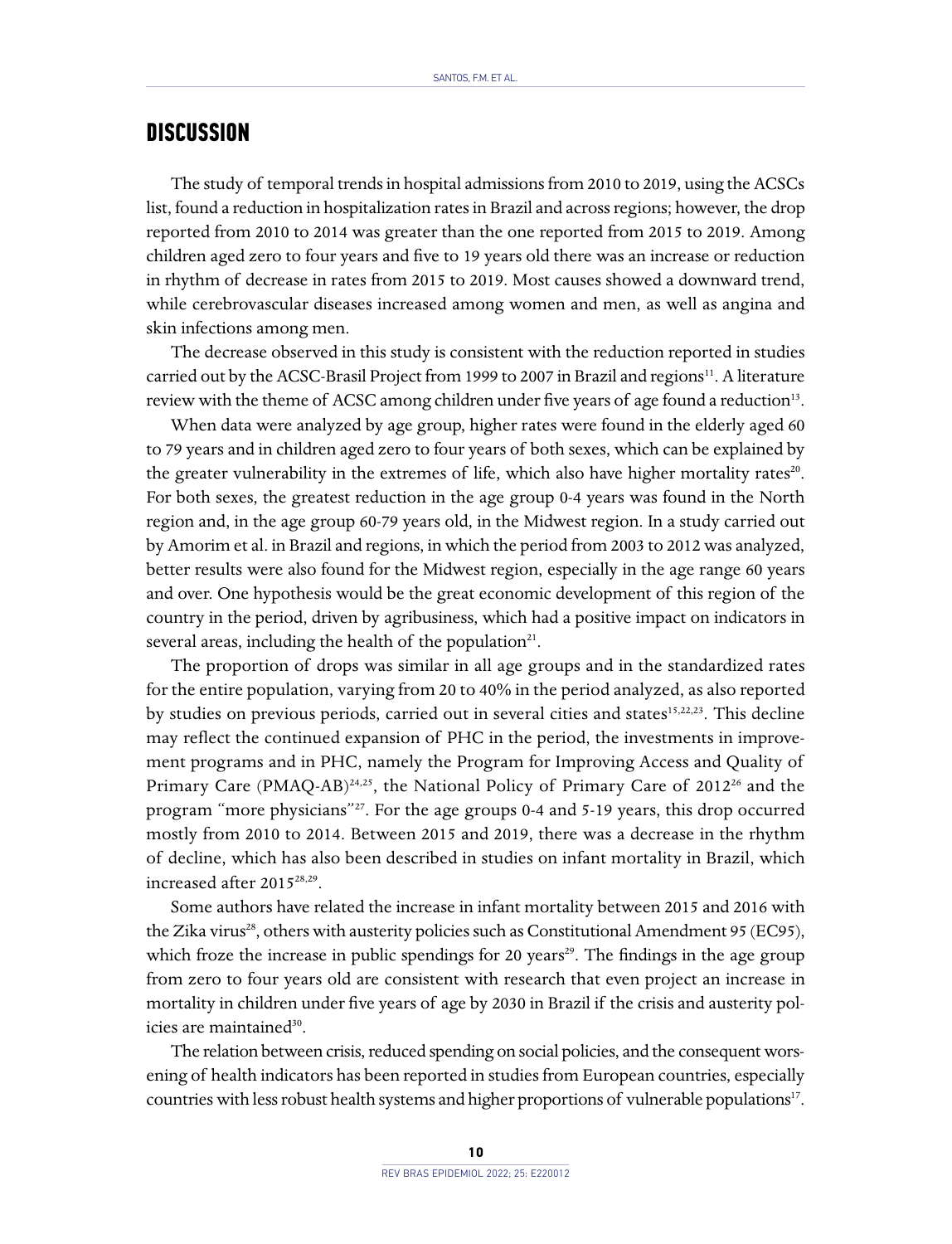Another finding of the study was that, in general, higher rates of hospitalization were found in the North region among females. In the Southeast region, lower rates were found for all age groups, in all years. Among males, the highest rates were also found in the North region, except for the 60-79 age group, whose higher rates were identified in the South region. The lowest rates, for all age groups, were also found in the Southeast region. Regional differences have also been described in some editions of PNS, showing worse indicators in the northern region of the country<sup>3</sup>. This can be explained by the lower socioeconomic development in this region and the care gaps, with a lower supply of health services $31$ .

The main causes of hospitalization found in Brazil among females were infectious gastroenteritis and complications, kidney and urinary tract infections, heart failure, cerebrovascular diseases, and asthma; among males, data were similar, but less expressive when it came to urinary tract and skin infections. Similar results were obtained in a study carried out in Pernambuco between 2008 and  $2012^{23}$ , with significant drops in hospitalizations for infectious gastroenteritis (60%). This was also described by Macinko et al., who observed the most marked declines in rates of hospital admissions for gastroenteritis and asthma in the age groups up to 20 years old from 1999 to 2007 in Brazil<sup>22</sup>. These results dialogue with those of studies carried out in the North region, in a temporal trend from 2008 to  $2017^{32}$ , and others conducted with children under one year of age, showing a reduction in hospital admissions for gastroenteritis<sup>33</sup>. These significant drops can be explained by general improvements in living conditions, better sanitation, improvements in water supply, and in access to health services, especially PHC<sup>32</sup>.

Pinto Junior et al., in 2020<sup>33</sup>, pointed out that the ACSC list has room for some adjustments considering different types of disease by age, such as the Brazilian List of Preventable Causes of Deaths from Interventions of the Unified Health System. This list considers a group of causes for people aged zero to four years and other ICD-10 causes specific for the age group 5-74 years, but not the same ICD-10 in all age groups.

The Unified Health System Performance Index (IDSUS), created in 2012, uses 24 indicators to provide an overview of SUS coverage in the national territory. Hospitalization for causes sensitive to primary care, an IDSUS indicator, do not take into account in their calculation hospitalizations for cerebrovascular diseases, diseases related to intestinal ulcers and prenatal care/delivery, as these are conditions in which PHC would not have an important impact on hospital admission, since they would depend on responses at other levels of the system<sup>31</sup>. In our study, significant increases in hospitalizations were observed from 2010 to 2019 for these three causes in both sexes in Brazil. We highlight the importance of further studies on causes defined as preventable in the ACSC list.

The limitations of this study were related to reliability and accuracy of diagnoses recorded in hospital admission authorizations (HAA) due to inadequate filling. Another limitation is data scope, which was restricted to SUS and partnered network. Caution is recommended when making comparisons between rates stratified by causes, as they have not been standardized. Even so, it is noteworthy that HAAs allow important epidemiological analyses on hospital morbidity<sup>11</sup> and, despite potential information biases, the study brings advances in identifying the evolution of rates of hospital admissions due to ACSC by age group and causes.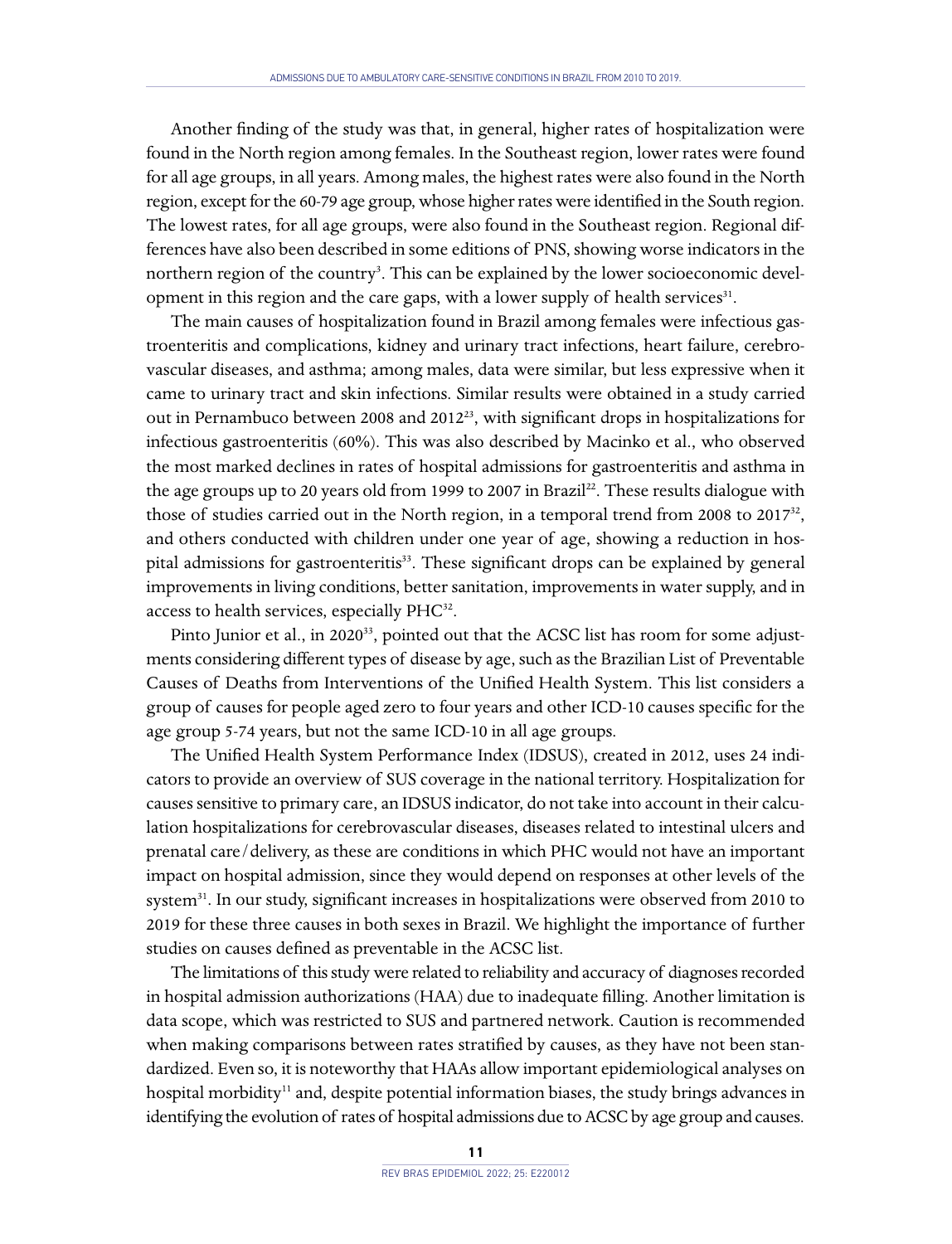This study described a significant reduction in hospitalization rates for ACSC in the period analyzed for both sexes, all age groups and regions. Among causes, gastroenteritis showed the most prominent decline. These findings reflect improvements in PHC, but also in general living conditions. However, a reduction in the rhythm of decline in rates from 2015 to 2019 was identified and, in some regions, even an increase, especially in the age group of 0-4 years. These findings may echo the economic crisis after 2015, as well as the austerity policies implemented in that period. PHC has been experiencing setbacks since 2016, including the dismantling of PMAQ-AB, cuts in specific fundings for the Family Health Support Center (NASF), and the weakening of the "more physicians" Program, added to the resource freezing resulting from EC95, which increases health inequities.

Further analyses of health outcomes and indicators in the coming years are needed so we can understand how these policies will behave. Knowing the trends in hospitalization rates can guide public policies aimed for investments in PHC, which is essential for improving the quality of life and health of the country population.

## **ACKNOWLEDGMENTS**

We thank for the support provided by Francielle Thalita Almeida Alves in graphic adjustments and revision, and by Jamil Souza in setting up the database.

# **REFERENCES**

- **1.** Starfield B, Shi L, Macinko J. Contribution of primary care to health systems and health. Milkbank Q 2005; 83(3): 457-502. [https://doi.](https://doi.org/10.1111/j.1468-0009.2005.00409.x) [org/10.1111/j.1468-0009.2005.00409.x](https://doi.org/10.1111/j.1468-0009.2005.00409.x)
- **2.** Brasil. Ministério da Saúde. Gabinete do Ministro. Portaria nº 2.436, de 21 de setembro de 2017. Aprova a Política Nacional de Atenção Básica, estabelecendo a revisão de diretrizes para a organização da Atenção Básica, no âmbito do Sistema Único de Saúde (SUS). Diário Oficial da União; 2017. [cited on Apr 18, 2022]. Available at: [https://bvsms.saude.gov.br/](https://bvsms.saude.gov.br/bvs/saudelegis/gm/2017/prt2436_22_09_2017.html) [bvs/saudelegis/gm/2017/prt2436\\_22\\_09\\_2017.html](https://bvsms.saude.gov.br/bvs/saudelegis/gm/2017/prt2436_22_09_2017.html)
- **3.** Instituto Brasileiro de Geografia e Estatística. Pesquisa Nacional de Saúde. Tabelas 2019. Informações sobre domicílios e acesso e utilização dos serviços de saúde. Tabelas Completas Módulos A e B [Internet]. 2020 [cited on Feb 27, 2020]. Available at: [https://www.ibge.gov.br/estatisticas/](https://www.ibge.gov.br/estatisticas/sociais/saude/9160-pesquisa-nacional-de-saude.html?edicao=28655&t=resultados) [sociais/saude/9160-pesquisa-nacional-de-saude.](https://www.ibge.gov.br/estatisticas/sociais/saude/9160-pesquisa-nacional-de-saude.html?edicao=28655&t=resultados) [html?edicao=28655&t=resultados](https://www.ibge.gov.br/estatisticas/sociais/saude/9160-pesquisa-nacional-de-saude.html?edicao=28655&t=resultados)
- **4.** Malta DC, Santos MAS, Stopa SR, Vieira JEB, Melo EA, Reis AAC. A cobertura da estratégia de saúde da família (ESF) no Brasil, segundo a pesquisa nacional de saúde, 2013. Ciên Saúde Colet 2016; 21(2): 327-38. <https://doi.org/10.1590/1413-81232015212.23602015>
- **5.** Contandriopoulos AP, Champagne F, Denis JL, Pineault R. Avaliação na área da saúde: conceitos e métodos. In: Hartz ZMA (org.). Avaliação em saúde: dos modelos conceituais à prática na análise de implantação de programas. Rio de Janeiro: Editora Fiocruz; 1997. p. 29-47.
- **6.** Brasil. Ministério da Saúde. Secretaria de Atenção à Saúde. Portaria nº 221, de 17 de abril de 2008. Aprova a Política Nacional de Atenção Básica, determinando que a Secretaria de Atenção à Saúde, do Ministério da Saúde, publicará os manuais e guias com detalhamento operacional e orientações específicas dessa Política. Diário Oficial da União; 2008. [cited on Apr 18, 2022]. Available at: [https://bvsms.saude.gov.br/](https://bvsms.saude.gov.br/bvs/saudelegis/sas/2008/prt0221_17_04_2008.html) [bvs/saudelegis/sas/2008/prt0221\\_17\\_04\\_2008.html](https://bvsms.saude.gov.br/bvs/saudelegis/sas/2008/prt0221_17_04_2008.html)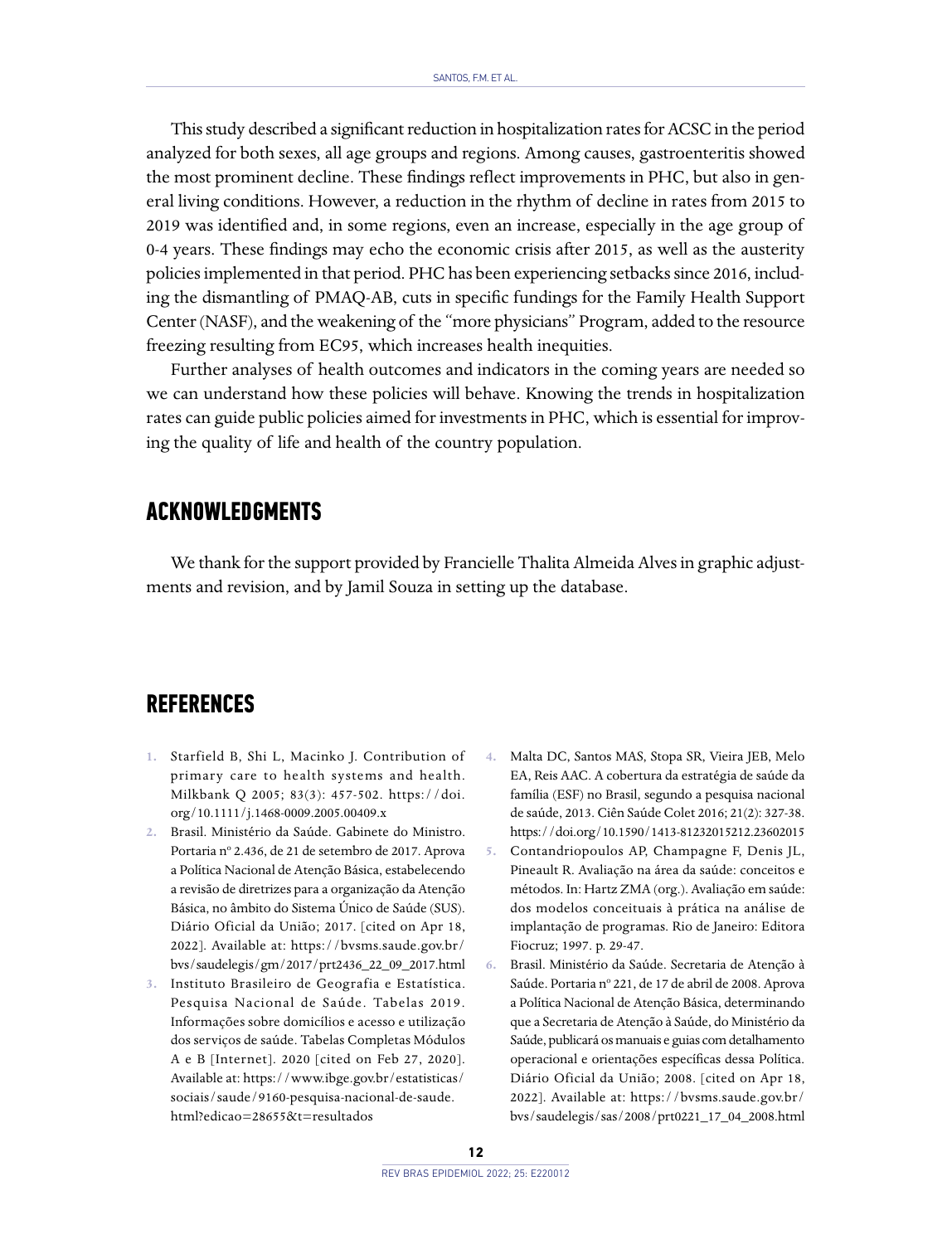- **7.** Alfradique ME, Bonolo PF, Dourado I, Lima-Costa MF, Macinko J, Mendonça CS, et al. Internações por condições sensíveis à atenção primária: a construção da lista brasileira como ferramenta para medir o desempenho do sistema de saúde (Projeto ICSAP-Brasil). Cad Saúde Pública 2009; 25(6): 1337-49. [https://](https://doi.org/10.1590/s0102-311X2009000600016) [doi.org/10.1590/s0102-311X2009000600016](https://doi.org/10.1590/s0102-311X2009000600016)
- **8.** Mendonça CS, Nedel FB, Batista SR, Medina MG. A utilização do indicador internações por condições sensíveis à atenção primária no Brasil. In: Mendonça MHM, Matta GC, Gondin R, Giovanella L (orgs). Atenção primária à saúde no Brasil: conceitos, prática e pesquisa. Rio de Janeiro: Editora Fiocruz; 2018. p. 527-68.
- **9.** Caminal Homar J, Casanova Matutano C. La evaluación de la atención primaria y las hospitalizaciones por ambulatory care sensitive conditions. Marco conceptual. Atención Primaria 2003; 31(1): 61-5. [https://doi.](https://doi.org/10.1016/s0212-6567(03)70662-3) [org/10.1016/s0212-6567\(03\)70662-3](https://doi.org/10.1016/s0212-6567(03)70662-3)
- **10.** Fernandes VBL, Caldeira AP, Faria AA, Rodrigues Neto JF. Internações sensíveis na atenção primária como indicador de avaliação da estratégia de saúde da família. Rev Saúde Pública 2009; 43(6): 928-36. <https://doi.org/10.1590/S0034-89102009005000080>
- **11.** Turci MA, Lima e Costa MFF, Bonolo PF, Oliveira VB. Avaliação do impacto das ações do programa de saúde da família na redução das internações hospitalares por condições sensíveis à atenção básica em adultos e idosos. Relatório final de pesquisa. Belo Horizonte: Universidade Federal de Minas Gerais; 2012. Available at: [https://www.nescon.medicina.ufmg.br/biblioteca/](https://www.nescon.medicina.ufmg.br/biblioteca/imagem/3261.pdf) [imagem/3261.pdf](https://www.nescon.medicina.ufmg.br/biblioteca/imagem/3261.pdf)
- **12.** Malvezzi E. Internações por condições sensíveis à atenção primária: revisão qualitativa da literatura científica brasileira. Saúde em Redes 2018; 4(4): 119-34. <https://doi.org/10.18310/2446-4813.2018v4n4p%25p>
- 13. Pedraza DF, Araújo EMN. Internações das crianças brasileiras menores de cinco anos: revisão sistemática da literatura. Epidemiol Serv Saúde 2017; 26(1): 169-82. [https://doi.org/10.5123/](https://doi.org/10.5123/S1679-49742017000100018) [S1679-49742017000100018](https://doi.org/10.5123/S1679-49742017000100018)
- **14.** Costa JSD, Pattussi MP, Morimoto M, Arruda JS, Bratkowski GR, Sopelsa M, et al. Tendência das internações por condição sensível à atenção primária e fatores associados em Porto Alegre, RS, Brasil. Ciênc Saúde Colet 2016; 21(4): 1289-96. Available at: [https://](https://doi.org/10.1590/1413-81232015214.15042015) [doi.org/10.1590/1413-81232015214.15042015](https://doi.org/10.1590/1413-81232015214.15042015)
- **15.** Mendonça MHM, Gondim R, Matta GC, Giovanella L. Os desafios urgentes e atuais da atenção primária à saúde. In: Mendonça MHM, Matta GC, Gondim R, Giovanella L. Atenção primária à saúde no Brasil: conceitos, práticas e pesquisa. Rio de Janeiro: Editora Fiocruz; 2018. p. 329.
- **16.** Gérvas J, Homar JC. Hospitalizations by ambulatory care sensitive conditions (ACSC) from the general practioner/family physician1's point of view. Rev Esp Salud Publica 2007; 81(1): 7-13. [https://doi.](https://doi.org/10.1590/s1135-57272007000100002) [org/10.1590/s1135-57272007000100002](https://doi.org/10.1590/s1135-57272007000100002)
- **17.** Schramm JMA, Paes-Sousa R, Mendes LVP. Políticas de austeridade e seus impactos na saúde: um debate em tempos de crises. Rio de Janeiro: Fiocruz; 2018. Available at: [https://www.arca.fiocruz.br/bitstream/](https://www.arca.fiocruz.br/bitstream/icict/28240/2/Joyce_Mendes_et_al_politicas_de_austeridade.pdf) [icict/28240/2/Joyce\\_Mendes\\_et\\_al\\_politicas\\_de\\_](https://www.arca.fiocruz.br/bitstream/icict/28240/2/Joyce_Mendes_et_al_politicas_de_austeridade.pdf) [austeridade.pdf](https://www.arca.fiocruz.br/bitstream/icict/28240/2/Joyce_Mendes_et_al_politicas_de_austeridade.pdf)
- **18.** Shapiro SS, Wilk MB. An analysis of variance test for normality (complete samples). Biometrika 1965; 52(3/4): 591-611. <https://doi.org/10.2307/2333709>
- **19.** Liang KY, Zeger SL. Longitudinal data analysis using generalized linear models. Biometrika 1986; 73(1): 13-22. <https://doi.org/10.1093/biomet/73.1.13>
- **20.** Brasil. Ministério da Saúde. Secretaria de Vigilância em Saúde. Departamento de Análise em Saúde e Vigilância de Doenças não Transmissíveis. Saúde Brasil 2019 uma análise da situação de saúde com enfoque nas doenças imunopreveníveis e na imunização. Brasília: Ministério da Saúde; 2019. Available at: [https://bvsms.](https://bvsms.saude.gov.br/bvs/publicacoes/saude_brasil_2019_analise_situacao.pdf) [saude.gov.br/bvs/publicacoes/saude\\_brasil\\_2019\\_](https://bvsms.saude.gov.br/bvs/publicacoes/saude_brasil_2019_analise_situacao.pdf) [analise\\_situacao.pdf](https://bvsms.saude.gov.br/bvs/publicacoes/saude_brasil_2019_analise_situacao.pdf)
- **21.** Amorim DNP, Chiarello MD, Vianna LG, Moraes CF, Vilaça KHC. Internações por condições sensíveis à atenção primária de idosos no Brasil, 2003 a 2012. Rev Enferm UFPE 2017; 11(2): 576-83. [https://doi.](https://doi.org/10.5205/1981-8963-v11i2a11976p576-583-2017) [org/10.5205/1981-8963-v11i2a11976p576-583-2017](https://doi.org/10.5205/1981-8963-v11i2a11976p576-583-2017)
- **22.** Macinko J, Dourado I, Aquino R, Bonolo PF, Lima-Costa MF, Medina MG, et al. Major expansion of primary care in Brazil linked to decline in unnecessary hospitalization. Health Aff (Millwood) 2010; 29(12): 2149-60. [https://doi.org/10.1377/](https://doi.org/10.1377/hlthaff.2010.0251) [hlthaff.2010.0251](https://doi.org/10.1377/hlthaff.2010.0251)
- **23.** Mendonça SS, Albuquerque EC. Perfil das internações por condições sensíveis à atenção primária em Pernambuco 2008 a 2012. Epidemiol Serv Saúde 2014; 23(3): 463-74. [https://doi.org/10.5123/](https://doi.org/10.5123/S1679-49742014000300009) [S1679-49742014000300009](https://doi.org/10.5123/S1679-49742014000300009)
- **24.** Russo LX, Powell-Jackson T, Barreto JOM, Borghi J, Kovacs R, Gurgel Junior GD, et al. Pay for performance in primary care: the contribution of the Program for Improving Access and Quality of Primary Care (PMAQ) on avoidable hospitalisations in Brazil, 2009-2018. BMJ Global Health 2021; 6(7): e005429. [https://doi.org/10.1136/](https://doi.org/10.1136/bmjgh-2021-005429) [bmjgh-2021-005429](https://doi.org/10.1136/bmjgh-2021-005429)
- **25.** Soares C, Ramos M. Uma avaliação dos efeitos do PMAQ-AB nas internações por condições sensíveis à atenção básica. Saúde Debate 2020; 44(126): 708-24. <https://doi.org/10.1590/0103-1104202012609>